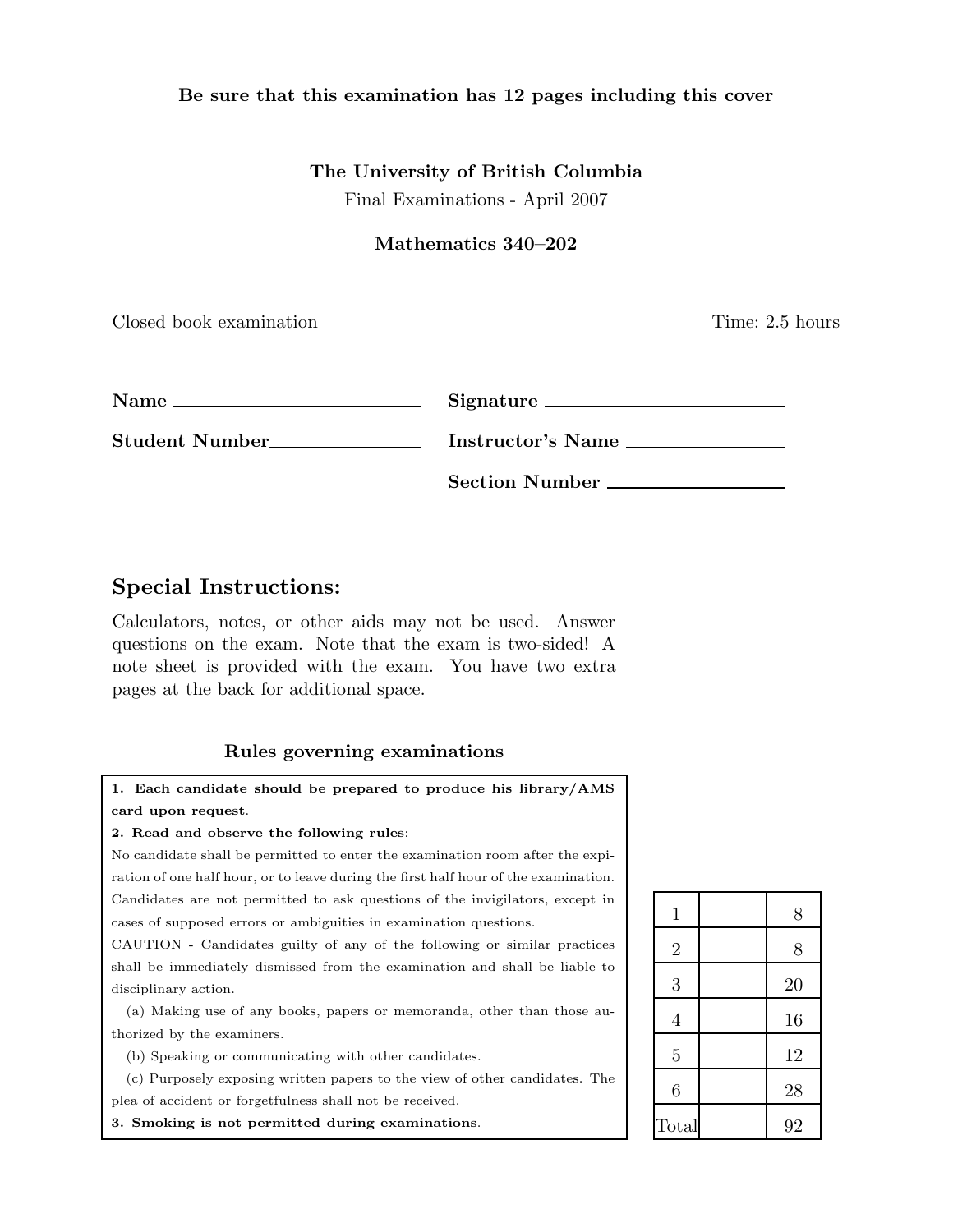### Marks

- [8] 1. Consider a zero sum game with M being player A's payout matrix.
	- (a) Show that for any matrix M and probability vectors  $\vec{\alpha}, \vec{\beta}$  (of appropriate dimension) we have

$$
\text{Screen}_A(\vec{\alpha}) \le \vec{\alpha}^{\text{T}} M \vec{\beta} \le \text{Screen}_B(\vec{\beta}) \tag{1}.
$$

(b) Assume equation (1) always holds. Show that if

 $\text{Screen}_A(\vec{\alpha}) = \text{Screen}_B(\vec{\beta})$  and  $\text{Screen}_A(\vec{\alpha}') = \text{Screen}_B(\vec{\beta}')$ 

then

$$
\text{Screen}_A(\vec{\alpha}) = \text{Screen}_A(\vec{\alpha}')
$$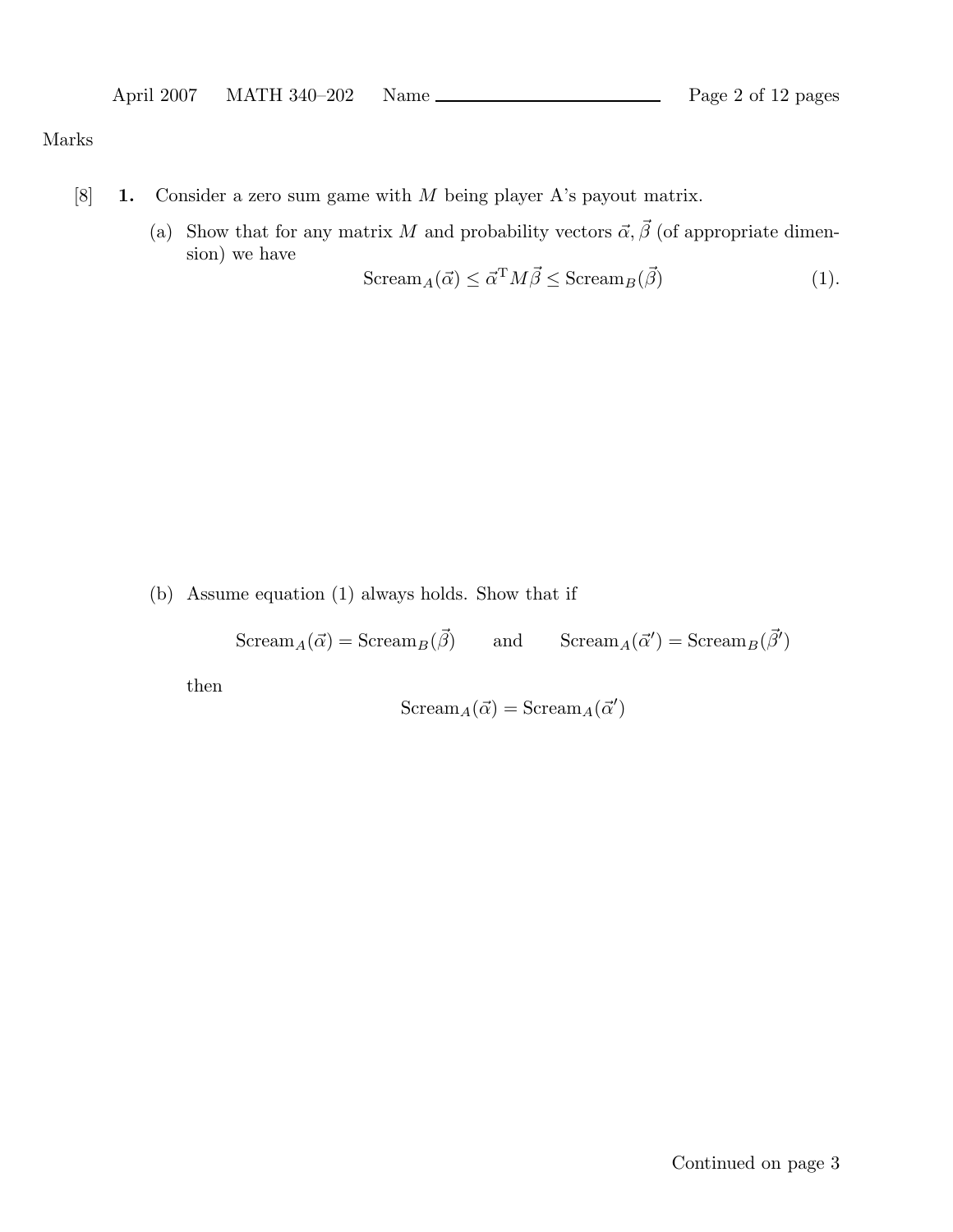## [8] 2. Use the two-phase method to solve:

maximize 
$$
x_1 + x_2
$$
, subject to  $x_1, x_2 \ge 0$  and  
 $x_1 + 2x_2 \le 10$   
 $-x_1 - 2x_2 \le -4$ 

When there is more than one possible entering or leaving variable, choose the one with the smallest subscript.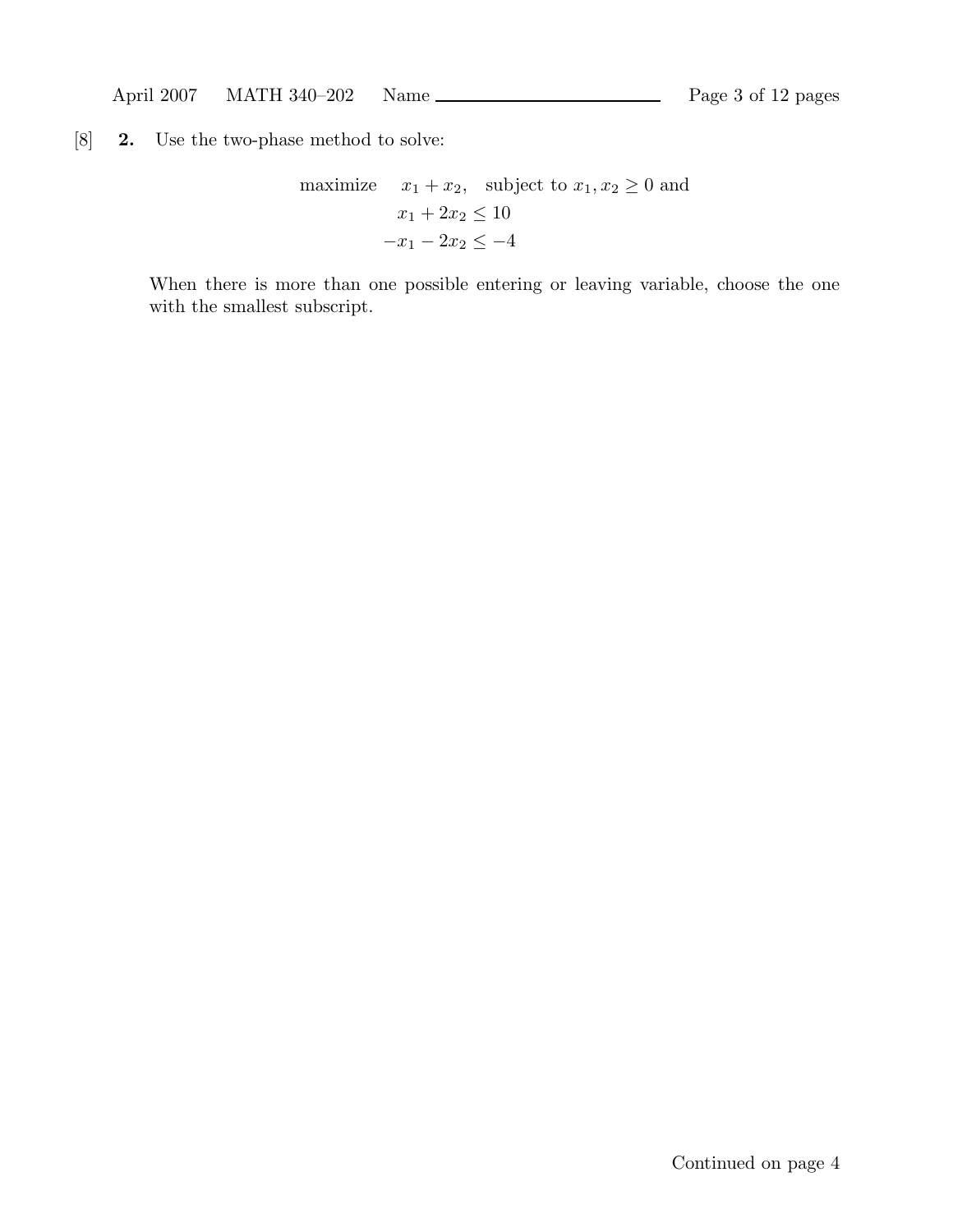- [20] **3.** Consider the problem maximize  $x_1 + 2x_2$  subject to  $x_1 + x_2 \le 1$  and  $x_1, x_2 \ge 0$ .
	- (a) Write the dual LP.

(b) Consider a proposed optimal solution  $x_1 = 1$  and  $x_2 = 0$ . Use complementary slackness to find the dual solution to this proposed solution. Does the dual solution verify that the propsed solution is optimal?

(c) Same questions as in part (b) for a proposed optimal solution  $x_1 = 0$  and  $x_2 = 1$ .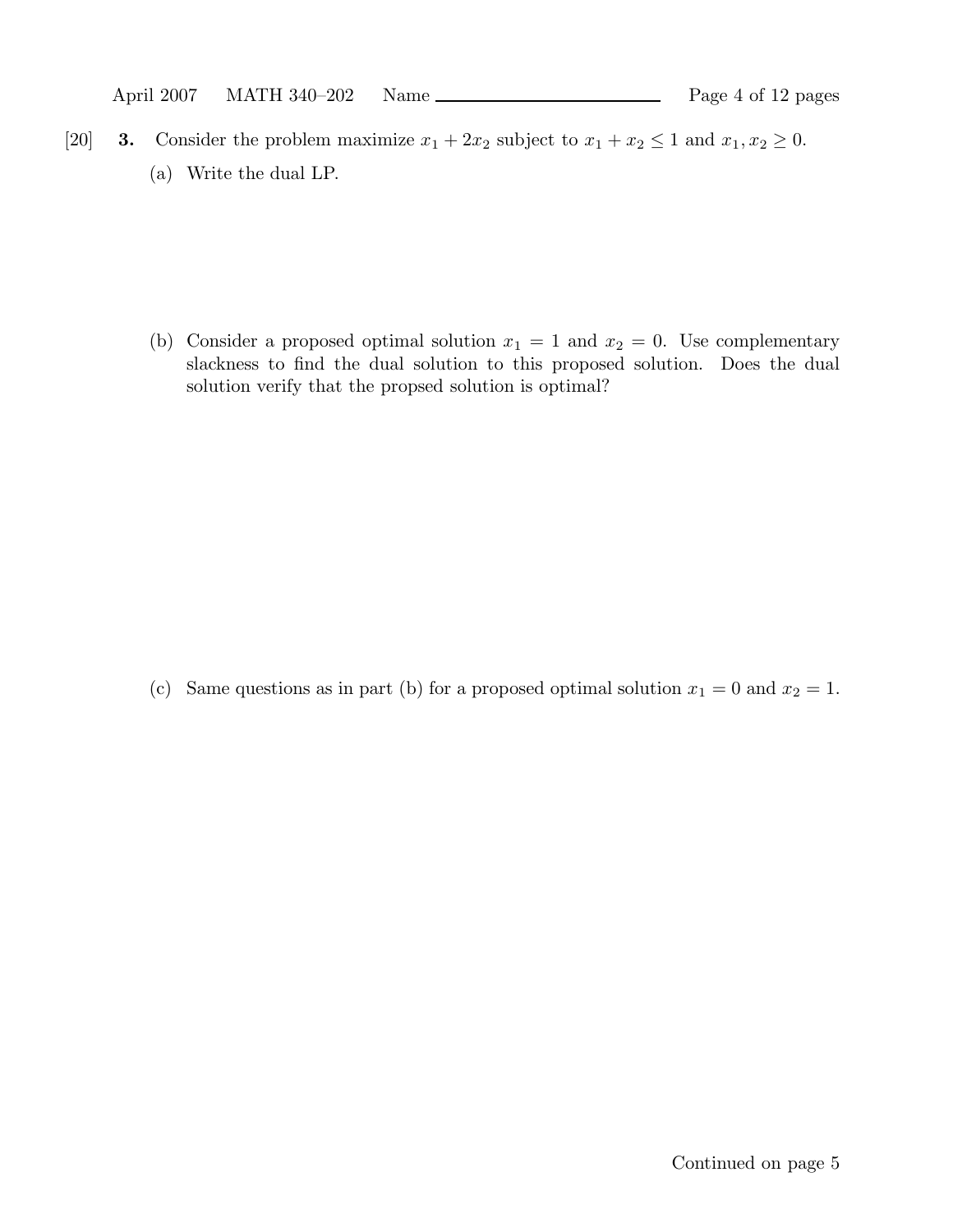(d) Consider the problem maximize  $x_1 + 2x_2$  subject to  $x_1 + x_2 \le 1$  and  $x_1 + x_2 \le 1$ and  $x_1, x_2 \geq 0$  (yes, this is essentially the same LP, except that the constraint  $x_1 + x_2 \leq 1$  appears twice). Write the dual LP. Will complementary slackness always yield a unique dual solution? Explain.

(e) Consider the LP maximize  $x_1 + x_2$  subject to  $2x_1 \leq 1$  and  $x_1 + x_2 \leq 1$  and  $2x_2 \leq 1$  and  $x_1, x_2 \geq 0$ . Will complementary slackness always yield a unique dual solution? Explain. (You are not required to write down the dual LP if you can argue convincingly without it.)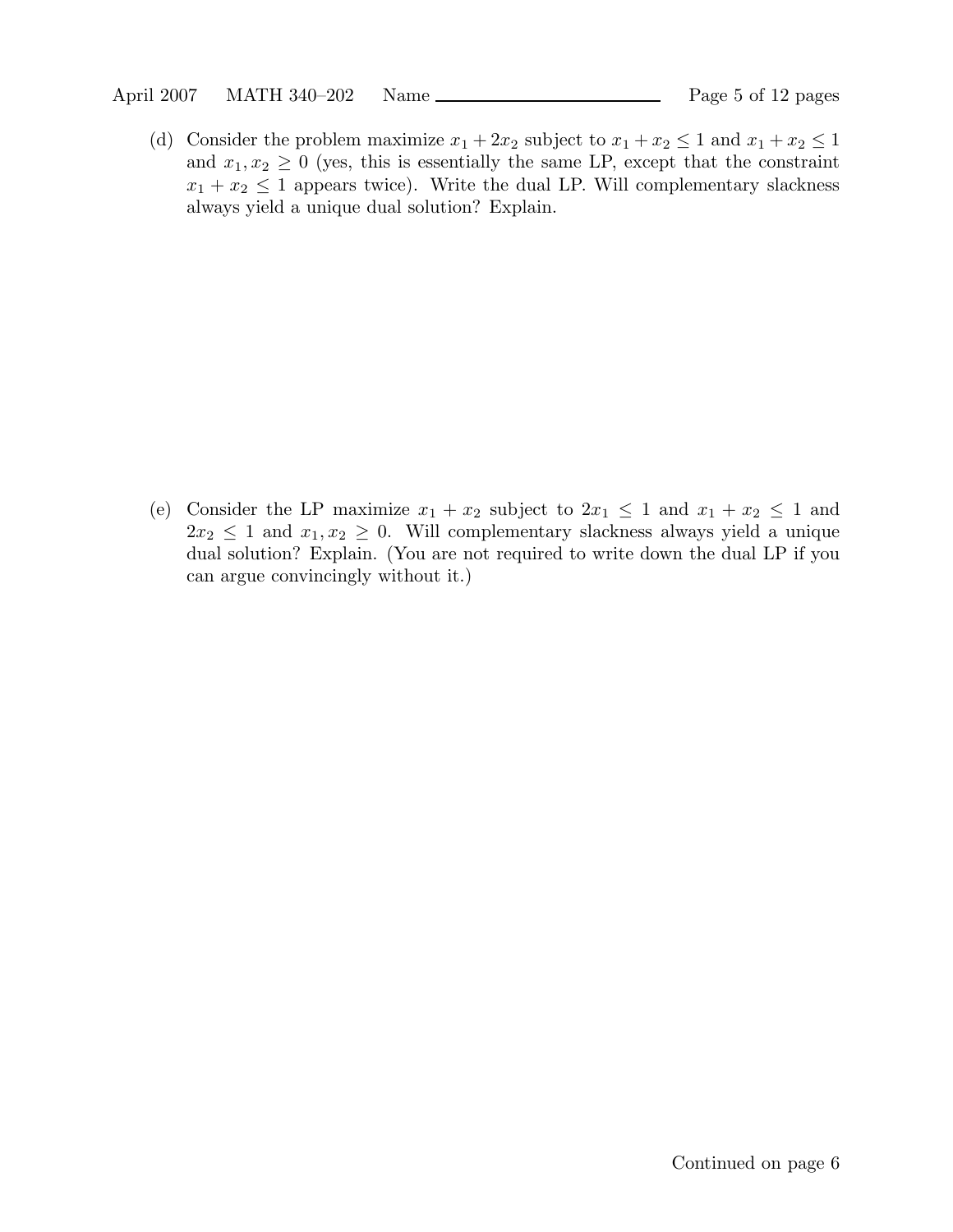[16] **4.** Let  $B_i$  denote the basis variables in the *i*-th dictionary of the revised simplex method. Say that  $A_{B_7} = 2I$  with I the identity matrix, and that

$$
A_{B_8} = A_{B_7} E, \qquad A_{B_9} = A_{B_8} F,
$$

where

$$
E = \begin{bmatrix} 1 & 0 & 2 \\ 0 & 1 & 3 \\ 0 & 0 & 2 \end{bmatrix}, \qquad F = \begin{bmatrix} 1 & 2 & 0 \\ 0 & 1 & 0 \\ 0 & 1 & 1 \end{bmatrix}.
$$

(a) Compute  $c_B^T A_{B_9}^{-1}$  as you would in the revised simplex method, where

$$
c_B^{\mathrm{T}} = \begin{bmatrix} 7 & 8 & 9 \end{bmatrix}.
$$

(b) Let A, B, C be matrices that are  $1 \times n$ ,  $n \times n$ , and  $n \times n$  respectively. How many multiplications are required to multiply  $ABC$ , if we first multiply  $AB$ ? How many if we first multiply  $BC$ ? Which method requires fewer multiplications when n is large? Assume that you multiply matrices naively (taking dot products of each row of the first matrix with the columuns of the second matrix).

(c) In the revised simplex method, explain why the constants in the  $\vec{x}_B$  row, namely  $A_B^{-1}$ , should be easily available from the previous iteration. [Hint: this also holds for the plain old simplex method.]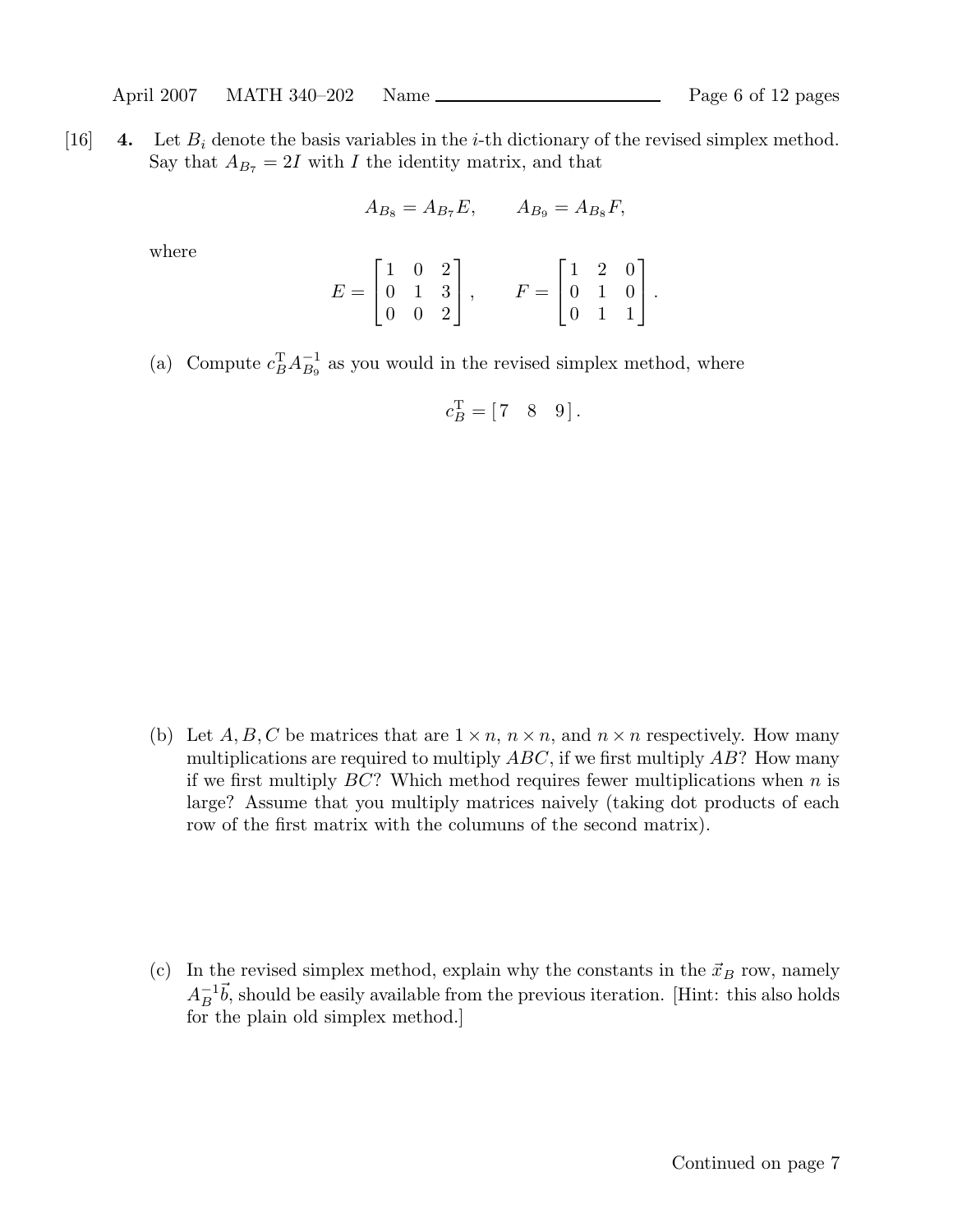[12] 5. Consider the LP maximize  $x_1 + ax_2$  subject to  $x_1 + x_2 \le 1$  and  $x_1 + 2x_2 \le b$  and  $x_1, x_2 \geq 0$ , where a and b are real parameters. Introducing slack variables,  $x_3, x_4$  ( $x_3$ ) for the first inequality), here is one possible dictionary:

| $x_1 =$ | $2-b$                                          | $-2x_3$ | $+x_4$ |
|---------|------------------------------------------------|---------|--------|
|         | $x_2 = b-1 +x_3 -x_4$                          |         |        |
|         | $z = 2 - a - b + ab + (a - 2)x_3 + (1 - a)x_4$ |         |        |

(a) For what range of  $a, b$  is the above dictionary optimal? Explain.

(b) Perform one regular simplex pivot to obtain a dictionary optimal when  $b = 3/2$ and  $a = 3$ . Explain how you are choosing entering and leaving variables. For what range of  $a, b$  is this dictionary optimal?

(c) Perform one dual pivot to obtain a dictionary optimal when  $b = 3$  and  $a = 3/2$ . Explain how you are choosing entering and leaving variables. For what range of  $a, b$  is this dictionary optimal?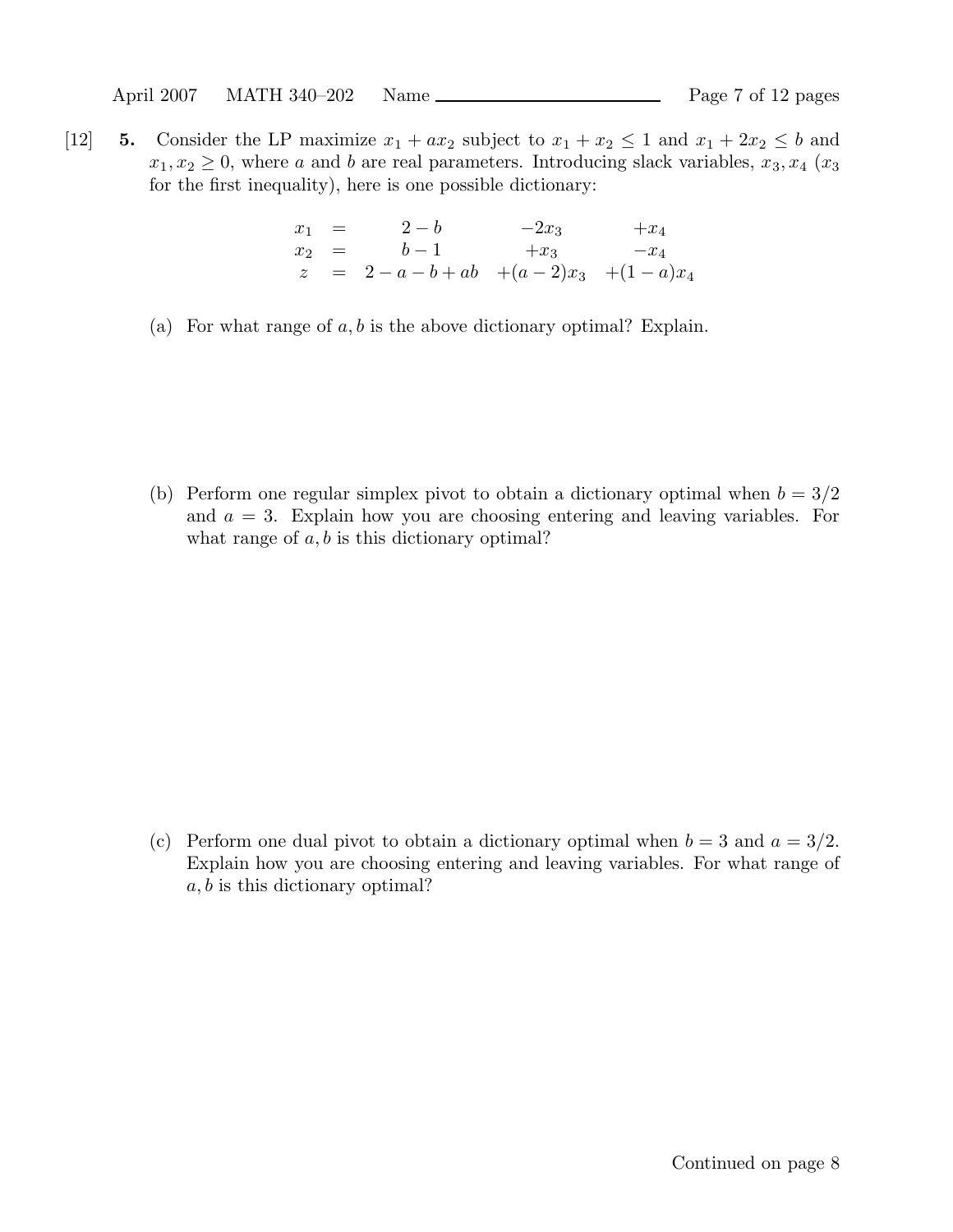[28] 6. Consider the matrix game associated to the matrix

$$
M = \begin{bmatrix} 1 & 2 \\ 3 & c \end{bmatrix},
$$

where  $c$  is a given real number.

(a) Assuming that all pure strategies are involved in a unique equilibrium, what is player A's equilibrium strategy,  $\vec{\alpha} = (\alpha_1, \alpha_2)$ ?

(b) For what values of  $c$  is it not the case that all pure strategies are involved in an equilibrium? Use domination to explain what are the equilibria for those values of c.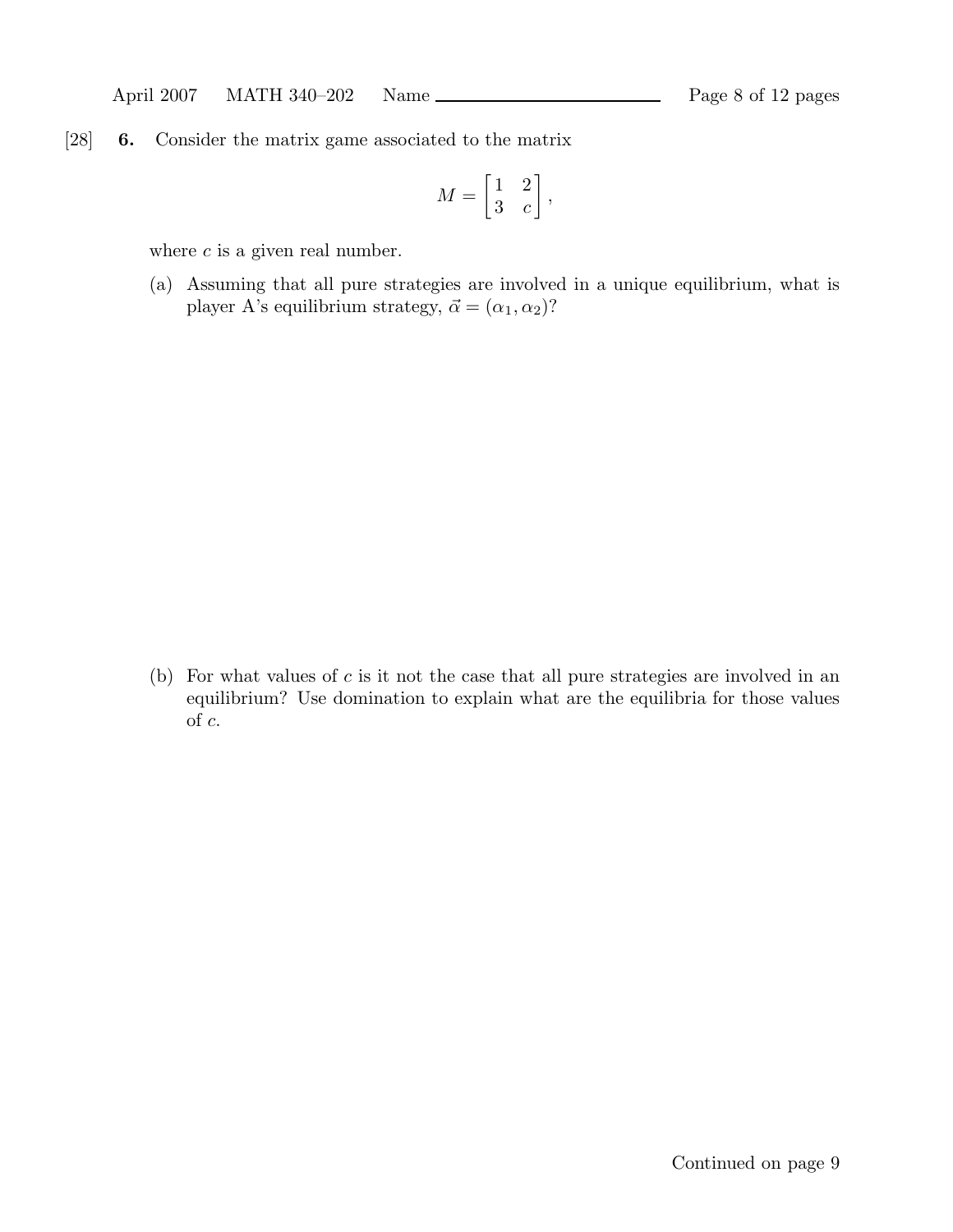(c) Consider a general LP, maximize  $\vec{c}^T \vec{x}$  subject to  $A\vec{x} \leq \vec{b}$  and  $\vec{x} \geq \vec{0}$ . If the third inequality reads  $x_1 + x_2 \leq 1$ , and the fourth reads  $x_1 + x_2 \leq 2$ , can you say that one inequality "dominates" another in some reasonable sense? Explain. Same question with  $3x_1 + 3x_2 \le 1$  and  $x_1 + 2x_2 \le 2$  (recall that  $x_1, x_2$  are both non-negative!).

(d) Write an LP for  $MAXScreen_A$  in the matrix game above. Explain how one inequality "dominates" another (in your sense) for  $c \geq 2$ .

(e) Consider a general LP with an optimal solution in which a slack variable is positive. Can we discard the corresponding inequality and obtain the same optimal objective? Explain. Similarly, can we discard a decision variable that is zero? Explain.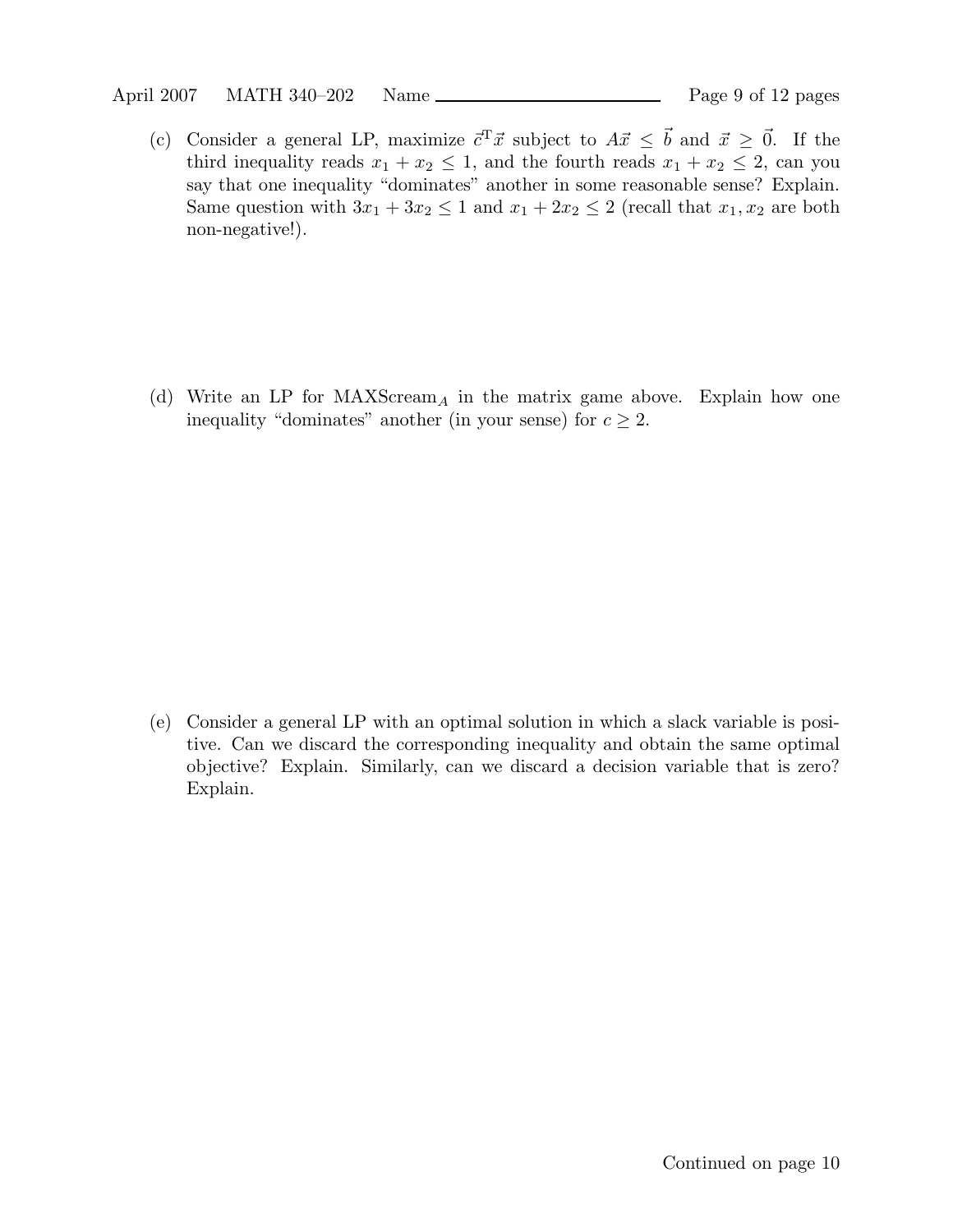(f) Consider an LP with an optimal solution in which every slack variable is zero and every decision variable is positive. Can there be more decision variables than slack variables? [Hint: in a dictionary, how many variables are basic?]

(g) Explain how part (e) and (f) can reduce any to LP to linear algebra provided that you can guess which primal and dual decision variables can be 0 in certain optimal (primal and dual) solutions. Explain what this has to do with a similar observation made in class (and the notes) about matrix games that motives part (a) of this problem.